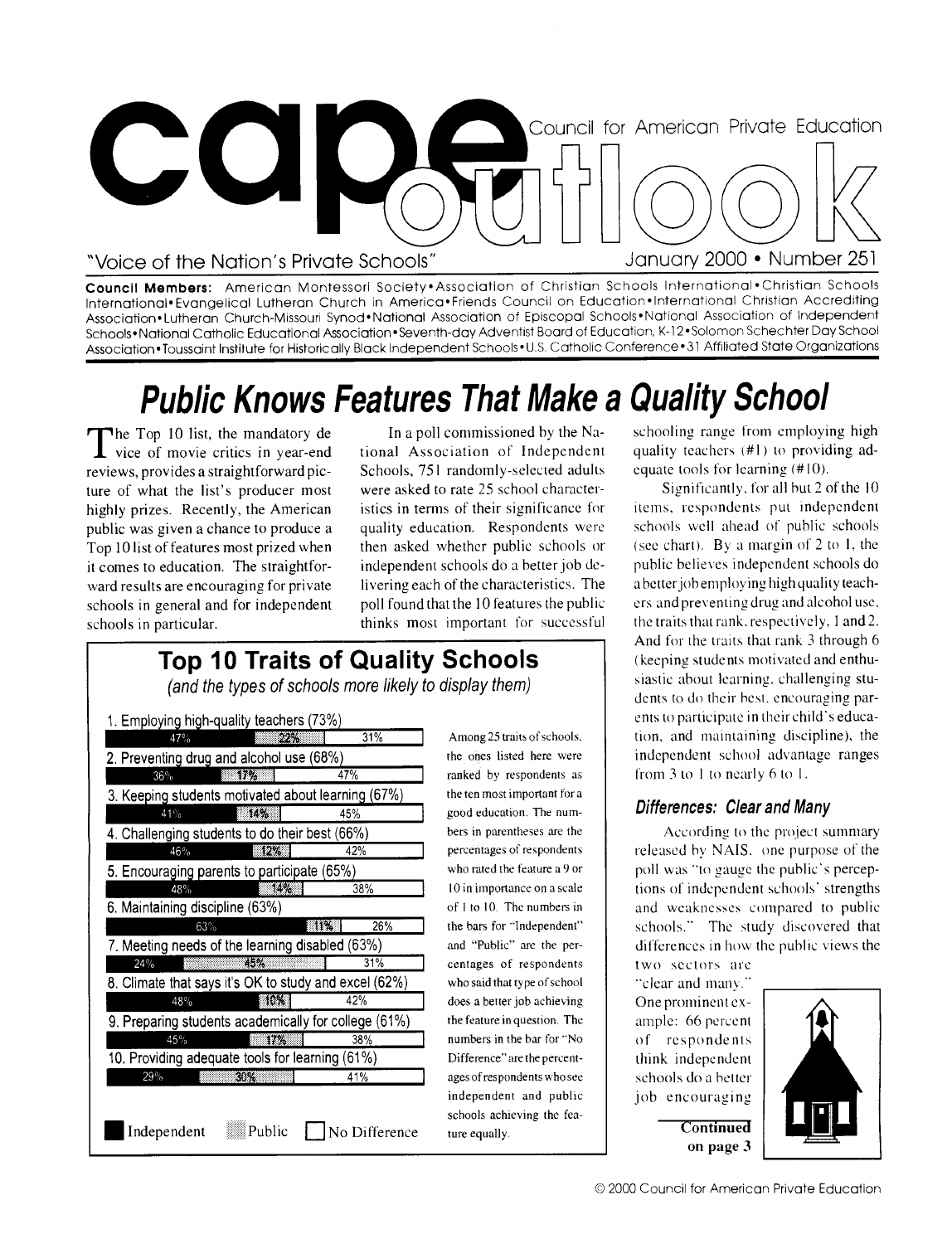### NCES Report Provides Data on First-Time Teachers

With school administrators across the country worrying whether they'll find enough qualified teachers to fill next September's vacancies, a new report will at least help them learn a lot about a significant share of the teacher supply: first-time teachers. *Progress Through the Teacher Pipeline,* released last month by the National Center for Education Statistics, tracks the demographic characteristics and academic preparation of 1992-93 college graduates as they wind their way from diploma to first teaching job. The report provides a comprehensive look at what graduates become teachers, the qualities they bring to their work, how they are prepared, where they wind up teaching. and whether or not they stay.

#### Percent of Teachers Who Reported They Were Satisfied With...

|                                                                          | Private | Public |
|--------------------------------------------------------------------------|---------|--------|
| Student motivation to learn                                              | 36.2    | 22.9   |
| School learning environment                                              | 54.7    | 42.0   |
| Student discipline and behavior                                          | 42.4    | 29.1   |
| Class size                                                               | 68.2    | 41.8   |
| Support from parents                                                     | 51.5    | 26.3   |
| Esteem of society for teaching<br>profession                             | 23.2    | 11.6   |
| Percent quite satisfied overall                                          | 42.4    | 23.1   |
| The collection of the Europe of Secretary and the Contractor of the Hood |         |        |

1992-93 bachelor's degree recipients who first taught after 1993 in a public or private elementary or secondary school. Respondents were evaluating the most recent semester of their most recent job as of 1997.

For officials in private schools as well as public schools, the study should prove particularly valuable because it segregates data for the proportions of graduates who enter the profession through positions in either sector. As might be expected, the differences between first-time teachers in public schools and private schools are significant in some areas, but not so in others.

#### The Cohort

The study looks at college students

who received their bachelor's degree in 1992-93 and who had not taught prior to that time. Graduates were interviewed in 1994 and again in 1997. Some in the cohort never became teachers by 1997. but of those who did, 13.1 percent taught exclusively in private schools, 83.2 percent taught exclusively in public schools. and 3.8 percent taught at one point or another in both sectors.

#### Academic Background

According to the report. graduates with higher college entrance examination scores were more likely to teach in private schools. Although private schools attracted 13 percent of first-tine teachers overall, they drew 26 percent of the teachers who had college entrance

> examination (CEE) scores in the top quartile. Looking at the data from another angle, 38 percent of the private school group had CEE scores in the top quartile, compared to 18 percent of the public school cohort. The ability of private schools to attract teachers who were higherachieving college students was also reflected in SAT scores. The average composite score of those who taught in private schools was 1136. 100 points higher than those who taught in pub-

lic schools.

Private schools, more than public schools, were inclined to hire graduates from private colleges and were disinclined to hire education majors. Nearly half (46 percent) of 1992-93 degree recipients who taught in private schools came from private postsecondary institutions. while only 22 percent of those who taught in public schools did so. Education majors accounted for 57 percent of public school teachers but only 46 percent of private school teachers. Just over half of fist-time teachers in the private sector were students who had majored in the humanities, math, natural sciences. or the social sciences.

Consistent with the lower share of education majors. private schools also had a lower share of state-certified teachers. Fifty- four percent of the cohort who taught in private schools were certified. compared to 88 percent of the public school group. But the private school teachers were hardly without high goals for professional development. Twentyseven percent of the private school teachers expected to attain a doctoral degree or first-professional degree (e.g.. in medicine or law) at some point in the future. The comparable figure for public school teachers was 19 percent.

#### Workload and Salary

Private school teachers had about the same workload as public school teachers hut, probably to no one's surprise, were paid significantly less. Teachers responsible for general elementary classes taught an average of 30.7 students in public schools and 26.7 in private schools. For teachers responsible for single-subject classes, the average total number of students was 101.6 in public schools and 103.8 in private schools. Single-subject public school teachers taught an average of 5.8 periods a day. compared to 5.0 periods for their counterparts in private schools.

But while workload was comparable, salaries were not. Specifically. private school teachers earned an average annual salary of \$21.327, while public school teachers earned \$26.319. nearly one-fourth more.

#### Job Satisfaction

Despite their lower salaries, private school teachers typically were more satisfied with their jobs than their colleagues in public schools. In fact. on **C**ontinue**d**  on page 3

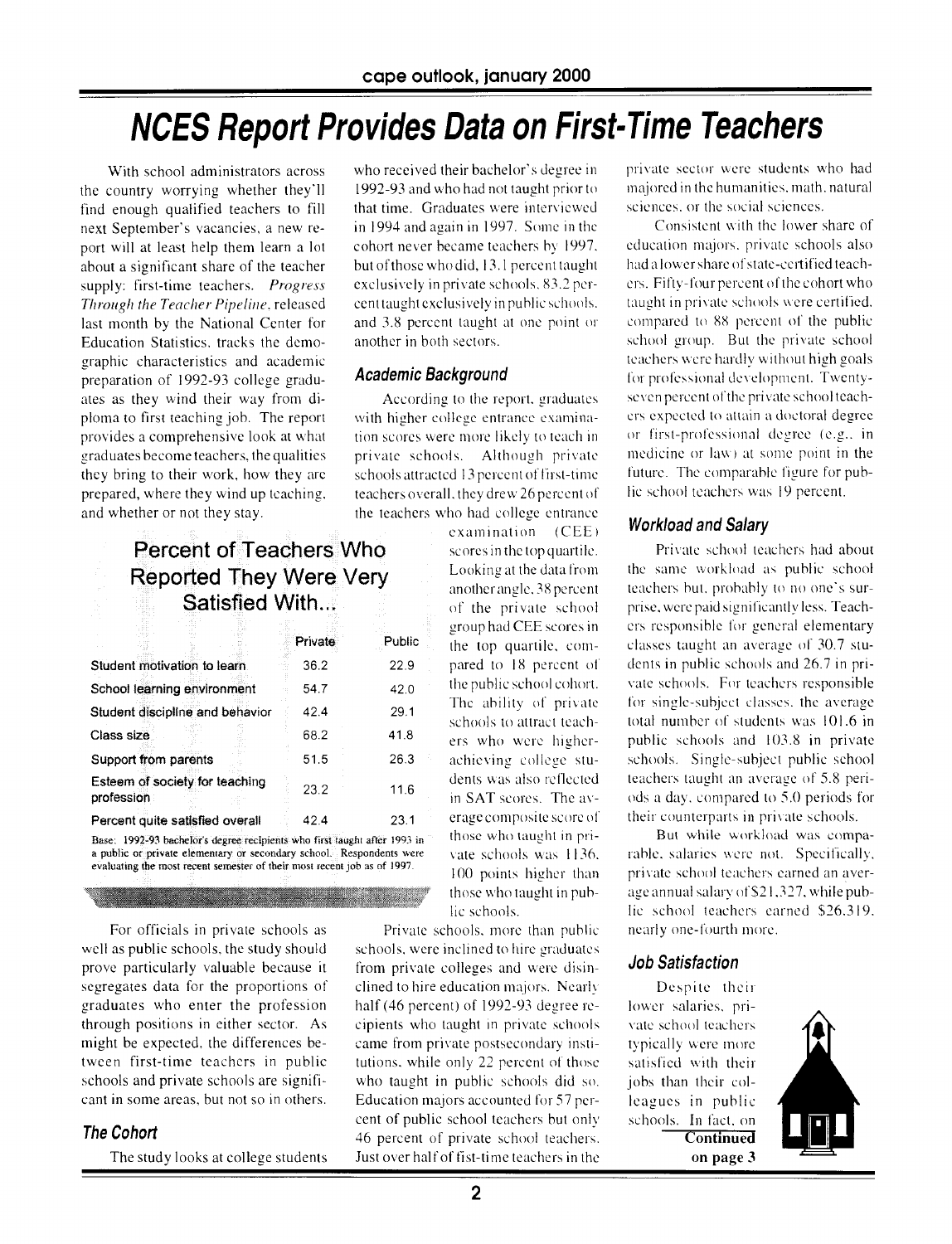#### **Continued from page** 2

all six aspects of job satisfaction examined in the study, substantially higher percentages of private school teachers reported they were "very satisfied" (see chart, page 2). Further, 42 percent of private school teachers, but only 23 percent of public school teachers, said they were "quite satisfied overall" during their most recent semester of teaching.

#### **Stayers and Leavers**

Given the higher levels of job satisfaction, one might expect the teachers in private schools to stay put longer. But that isn't the case. According to the report:

• Forty-one percent of 1992-93 graduates who had taught in private schools after graduation had left teaching by the spring of 1997. By contrast, only 16 percent of the comparable cohort in public schools had done so.

• Only 25 percent of 1992-93 graduates who had always taught in private schools said they expected to be teaching full time in three years, whereas

#### **Continued from page 1**

moral and spiritual development, while 9 percent think public schools do better. Other areas where a majority of the public believes independent schools have the advantage are these: keeping class size smaller (69 percent think independent schools do better, 10 percent think public schools), giving individual attention to each child (65-10), teaching values and manners (64-9), maintaining discipline (63-11), and maintaining bonds with graduates (55-13). As the report put it, the public regards independent schools as "most different in offering a more personalized, customized education, and an environment that is civil and controlled."

But independent schools do not have the edge in every area. The two features where a majority of the public assigns participants were asked how well cer- summary of The the advantage to public schools are in- tain words describe independent schools. *1999 National Prrh*volving students in athletics and sports The adjectives the public most strongly *lie Opinion Poll oil*  (53 percent say public schools do better, associates with such schools are *stoic- Perceptions* of *hide*and 15 percent say independent schools) *tured, safe, selective, personalized, car- pendent Schools* is and drawing students from a range of *ing, responsive, rigorous,* and *comfort-* available on the cultures, races and income groups (56- *able.* **able. NAIS** Web site at **NAIS** Web site at 18). Commenting on these particular The positive associations may help www.nais.org.

more than twice that number (56 percent) of public school teachers said the same thing.

The findings suggest that private schools will probably have to deal with replacement rates higher than public schools.

Teachers who had first taught and had then left teaching between their 1992-93 degree and 1997 were asked to identify the primary reason they had chosen to leave. For the 41 percent who had left private education, the reasons included pregnancy/child rearing (17.5 percent), pursuit of a career outside education (28.5 percent), coursework to continue career in education (9.3 percent), dislike or dissatisfaction with teaching (12.2 percent). other (25.1 percent). Notably, only 3.2 percent cited dissatisfaction with salary and benefits as their primary reason for leaving.

The NCES report entitled *Progress Through the Teacher Pipeline is* available on the NCES Web site at http:// nces.ed.gov/pubsearch/ pubinfo.asp?pubid=2000152.

findings, Dr. Peter Relic, president of NAIS, said, "I am concerned about the public misperceptions regarding participation in athletics and sports and about diversity in independent schools." He added, "Often independent schools are more diverse than neighboring public schools, because the independent schools reach out to the entire community whereas public school population is of-



ten determined strictly be geographic boundaries." NAIS reports that students of color account for 17.8 percent of the enrollment in its member schools.

In another section of the survey.

## **Court Watch**

Judge Disallows Scholarship Program

U.S. District Judge Solomon Oliver Jr. last month turned his temporary order banning the Cleveland scholarship program into a permanent one, ruling that the program runs afoul of the Establishment Clause of the U.S. Constitution.

Soon after the decision was announced. school choice advocates vowed an appeal to the U.S. Court of Appeals for the Sixth Circuit and, if need be, to the U.S. Supreme Court. "The kids deserve more than a lump of coal five days before Christmas." said Clint Bolick, litigation director for the Institute for Justice, which represents parents of children receiving the scholarships. Students will he able to continue in the program during the Sixth Circuit review.

explain why such a large share of adults would like their children to attend independent schools. When asked where they would choose to send their children to school if cost and school proximity were not factors. 58 percent said independent or parochial schools and 39 percent said public schools.

Specifically. 30 percent of those polled said they would choose independent schools, a response the report's authors called "profound" because independent schools currently serve only about 1 percent of K- 12 students in the United States. NAIS reports that its member schools account for 1.025 of the 27,700 private schools in the country and 473,000 of the 5.927.000 private school students.

The project